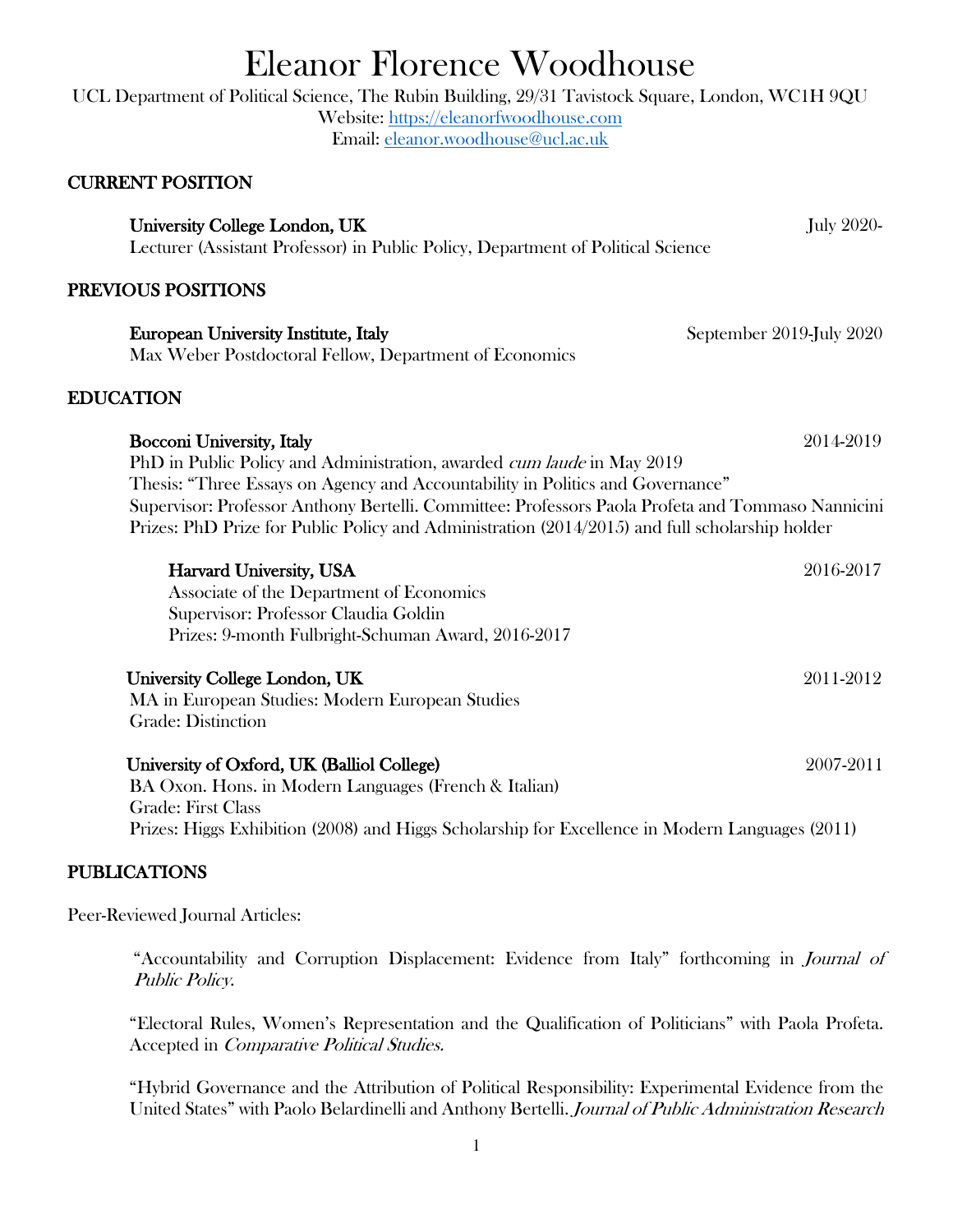#### and Theory.

"The Political Cost of Public-Private Partnerships: Theory and Evidence from Colombian Infrastructure Development" with Anthony Bertelli and Camila Angulo Amaya. Governance.

"Corruption, Democracy and Infrastructure Agreements" with Anthony Bertelli and Valentina Mele. Administration & Society.

#### Books and Book Chapters:

2021. Cambridge University Press, Elements Series: "Partnership Communities: Political Accountability and the Success of Infrastructure Development Around the World" with Anthony Bertelli, Michele Castiglioni and Paolo Berlardinelli.

2022. "New Frontiers in the Politics of Public-Private Partnerships", with Anthony Bertelli in "Research Agenda for Public-Private Partnerships and the Governance of Infrastructure: New Frontiers and Themes in a Contested World" edited by Carsten Greve and Graeme Hodge, Edward Elgar Publishing

#### Working Papers:

"Public-Private Partnerships, Distributive Politics, and Infrastructure Development". Under review.

"Corruption by Politicians Reduces Pro-Social Behavior by Bureaucrats: Experimental Evidence from Bangladesh", with Jan-Hinrik Meyer-Sahling, Kim Sass Mikkelsen, Christian Schuster, Kazi Maruful Islam and Taiabur Rahman.

#### **CONFERENCES**

Solo work:

| "Electoral Accountability, Public Officials' Behaviour and Democratic Legitimacy"<br>Presented at: PMRC 2019; MPSA 2019; APSA 2018 |
|------------------------------------------------------------------------------------------------------------------------------------|
| Accepted at: APSA 2019; EPSA 2019; MPSA 2020                                                                                       |
| "Public-Private Partnerships, Distributive Politics, and Infrastructure Development"                                               |
| Presented at: MPSA 2018; TAD 2018                                                                                                  |
|                                                                                                                                    |
| Accepted at: APSA 2019; EPSA 2019                                                                                                  |
| Co-authored work:                                                                                                                  |
| "The Political Cost of Public-Private Partnerships: Theory and Evidence from Colombian Infrastructure                              |
| Development" with Anthony Bertelli and Camila Angulo Amaya                                                                         |
| Presented: MPSA 2019; The Public and Democracy in the Americas, LAPOP conference at                                                |
| Vanderbilt, 2019                                                                                                                   |
| "Electoral Rules, Women's Representation and the Quality of Politicians" with Paola Profeta                                        |
| Presented: EGEN Europe 2019; SISP 2018; EPCA 2018; Bocconi Workshop on Political                                                   |
| Economy, March 2018                                                                                                                |
| Accepted: APSA 2019; PolMeth Europe 2020                                                                                           |
| "Do Politicians Benefit from Hybrid Governance? Evidence from a Survey Experiment in the United                                    |
| States" with Paolo Belardinelli and Anthony Bertelli                                                                               |
| Accepted: MPSA 2020, APSA 2020, EPSA 2020                                                                                          |
| "Exchange Rates and Public Service Delivery Strategies: The Case of the European Union" with Anthony                               |
| Bertelli and Alfonso Maselli                                                                                                       |